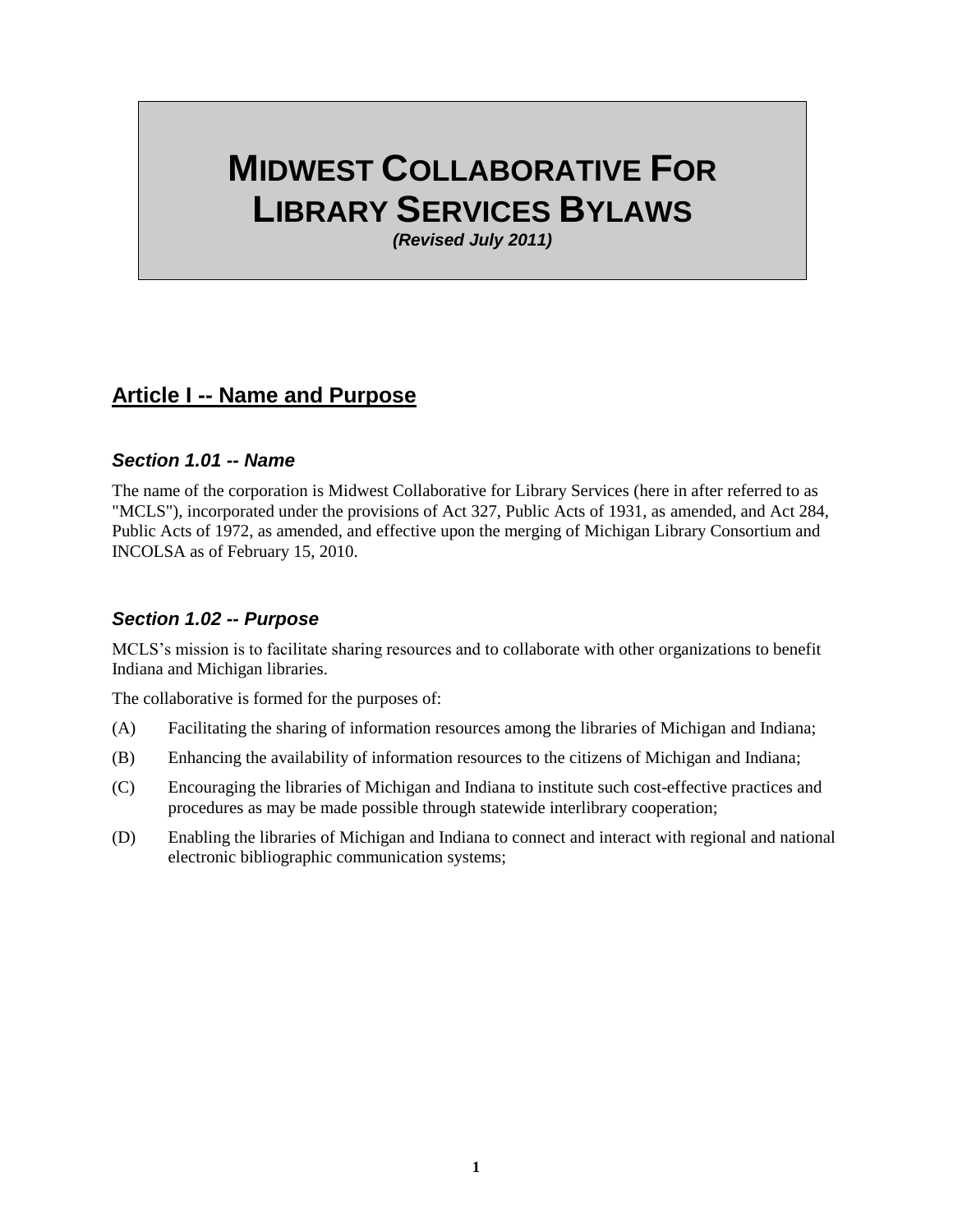# **Article II – Member Libraries And Participants**

#### *Section 2.01 -- Member Libraries*

The membership of MCLS shall be composed of those Michigan and Indiana libraries that:

- (A) Promote and aid the purposes of MCLS;
- (B) Agree to abide by the MCLS bylaws and the terms and conditions of membership as established by the Board of Directors;
- (C) Pay the approved dues as established by the Board of Directors.

#### *Section 2.02 -- Rights*

Through its designated Representative, a Member shall be eligible to:

- (A) Participate in all MCLS service programs;
- (B) Participate in MCLS governance.

#### *Section 2.03 -- Withdrawal, Termination, Reinstatement*

- (A) A Member may resign from MCLS by filing a written intention to withdraw. This statement shall be sent to the MCLS Executive Director at least 30 days prior to the intended date of withdrawal.
- (B) The Board of Directors, by a two-thirds vote, may terminate the membership of a Member which fails to fulfill its MCLS responsibilities. Termination so approved will be effective thirty (30) days after notification.
- (C) The Board of Directors will see to it that adequate procedures for withdrawal, termination, or reinstatement of Members are in place.
- (D) Cessation of membership, for any reason, shall not relieve a Member from outstanding fiscal or contractual obligations to MCLS.

#### *Section 2.04 -- Participants*

Non-members may participate in MCLS service programs by agreeing to the terms and conditions of participation as established by the Board of Directors.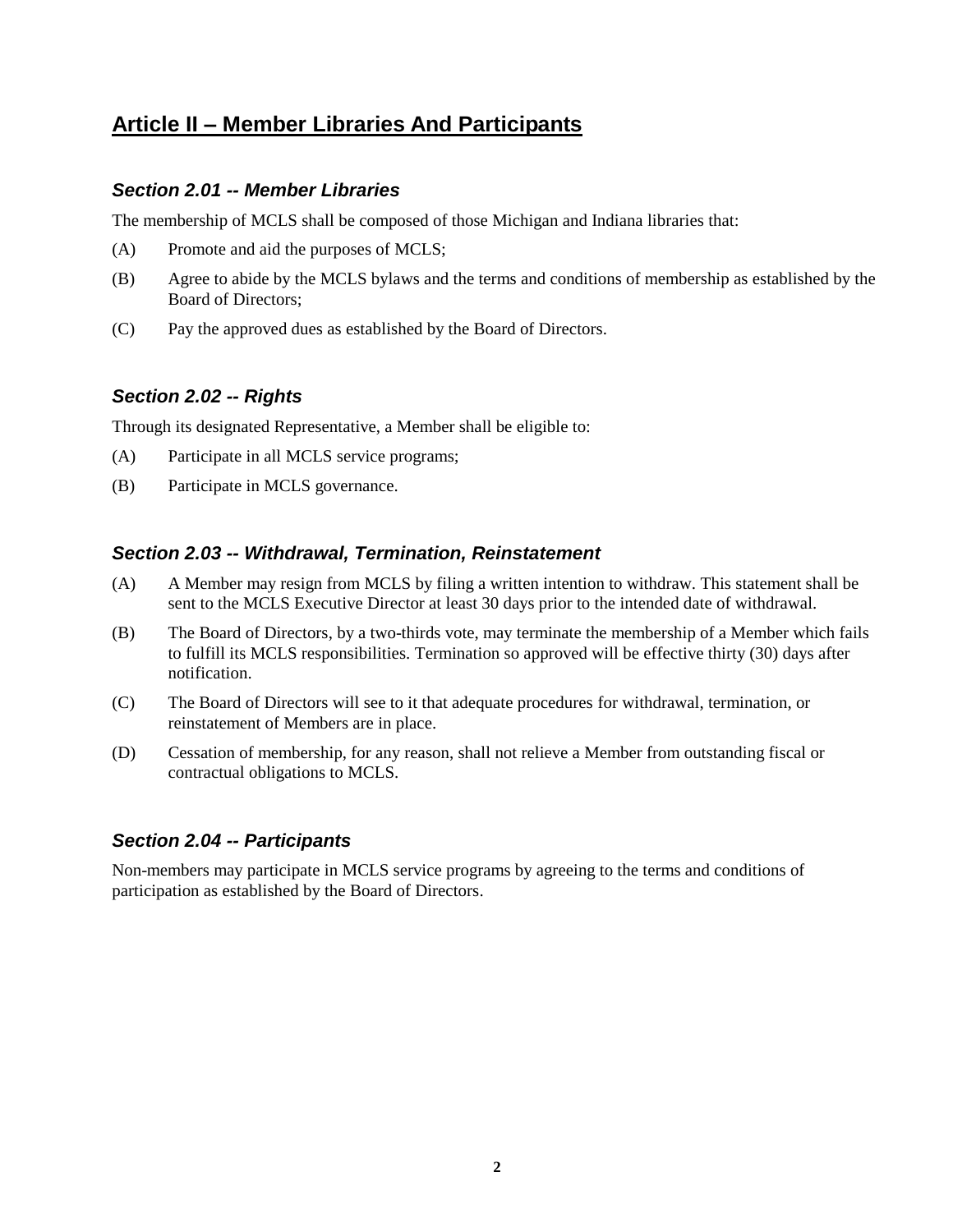# **Article III -- Member Representatives**

#### *Section 3.01 -- Appointment*

Each Member shall be requested to notify the MCLS office in writing annually of the person who shall serve as the Member's official representative. This Member Representative may designate in writing an Alternate to act in his/her stead.

#### *Section 3.02 -- Role of the Member Representative*

Acting on behalf of the member institution, the Member Representative or Alternate shall be entitled to:

- (A) Be eligible for appointment to any MCLS committee;
- (B) Receive all official MCLS communications;
- (C) Receive notice of and attend all membership meetings;
- (D) Exercise voting privileges on all matters requiring membership approval;
- (E) Be eligible for election to, and vote for candidates for the Board of Directors.

#### *Section 3.03 -- Termination of Appointment*

The appointment of a Member Representative or Alternate ceases:

- (A) When the Member for any reason ceases to be a member; or,
- (B) When the Representative or Alternate terminates affiliation with the Member; or
- (C) When the Member notifies MCLS in writing of the appointment of a new Representative or Alternate.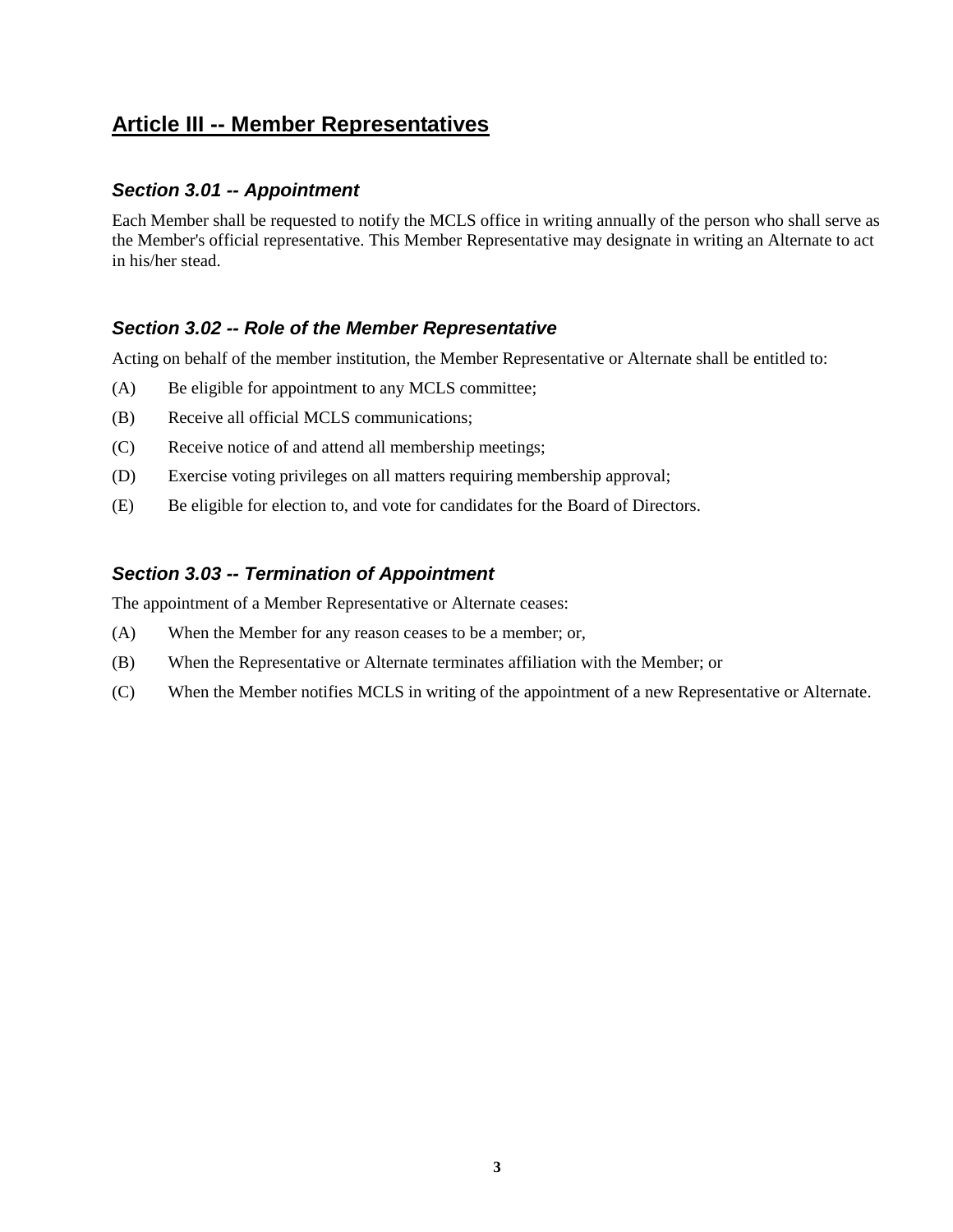# **Article IV -- Board of Directors**

#### *Section 4.01 -- Composition*

The Board of Directors shall consist of:

- (A) Ten Board Members by type of library: *Academic (1 elected each from Indiana and Michigan) Public (1 elected each from Indiana and Michigan) Research (1 elected each from Indiana and Michigan ARL member libraries) School (1 elected each from Indiana and Michigan) Special (1 elected each from Indiana and Michigan)*
- (B) Four Board Members elected at-large *(2 elected each from Indiana and Michigan)*
- (C) Michigan State Librarian *(Ex-officio & voting)*
- (D) Optional Seat *(Voting)*
- (E) Executive Director *(Ex-officio & non-voting)*

#### *Section 4.02 -- Term of Office*

- (A) The Board members elected from each type of library, including At-Large Board members, to the Board of Directors shall serve three-year staggered terms. Members may revise the terms for seats on the Board of Directors at any regular or properly called membership meeting at which a quorum is present. An affirmative vote of two-thirds of the membership present and voting, excluding blanks or abstentions, is required.
- (B) The Optional Seat may be filled by the Board of Directors from among member or nonmember libraries or other organizations and will serve a three-year term
- (C) The Executive Director shall serve, Ex-officio and non-voting, on the Board of Directors.

#### *Section 4.03 -- Elections*

- (A) Elections
	- a. Member Representatives shall elect the Board of Directors except for the Ex officio and Optional seats.
	- b. Elections shall be conducted in accordance with procedures established by the Board of Directors.
- (B) Nominating Procedures
	- a. The Nominating and Leadership Development Committee is a committee of the Board of Directors. Its chairperson shall be the Vice Chair of the Board of Directors; its members are appointed in accordance with Article VI Section 6.01 (B). The term of office for the Nominating and Leadership Development Committee is one year.
	- b. The Nominating and Leadership Development Committee shall follow the nomination and election procedures established by the Board of Directors to name nominees for all Board of Directors positions.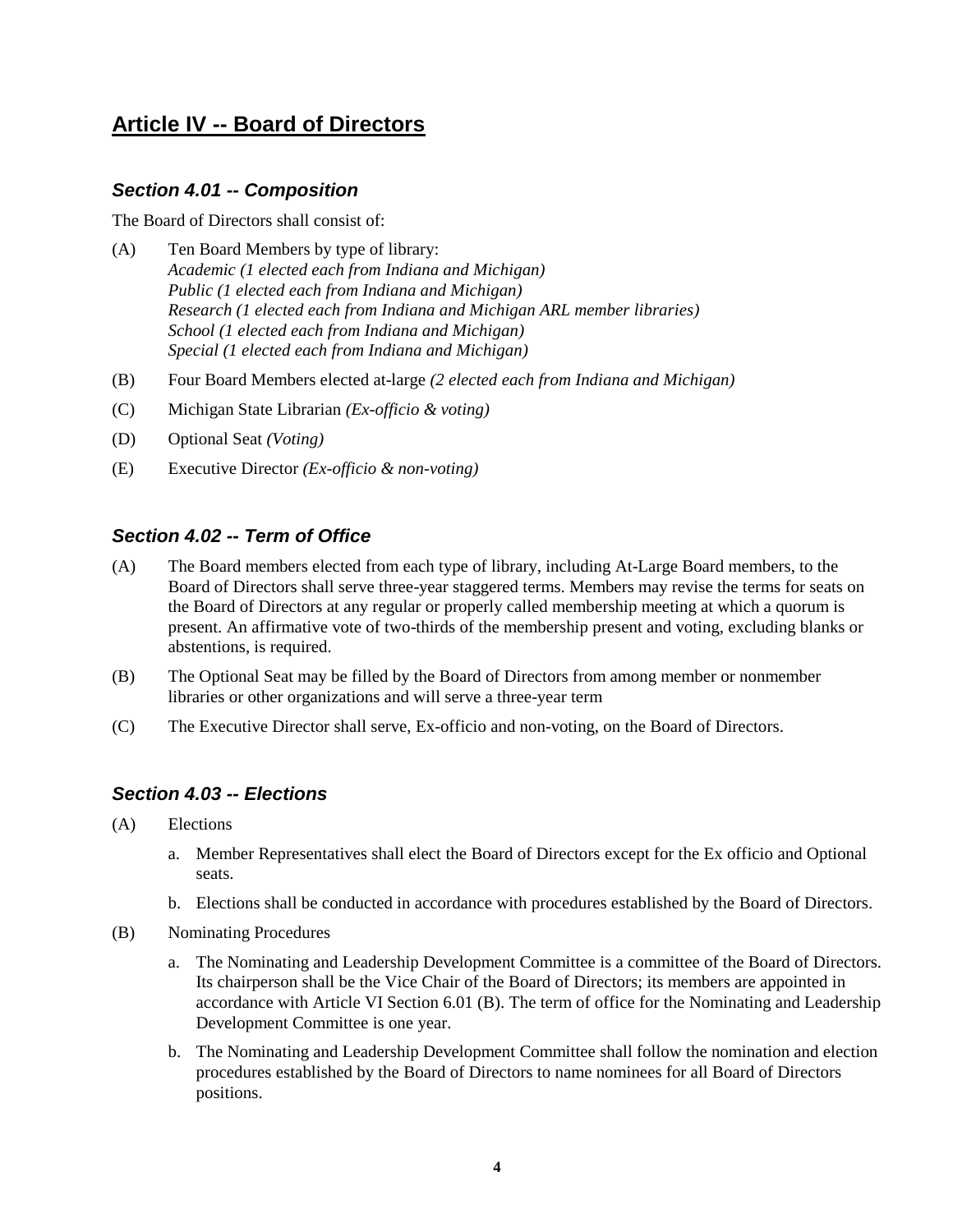c. All nominees for Board of Directors positions except for the Ex officio and Optional seats shall be Member Representatives or Alternates.

#### *Section 4.04 -- Vacancies*

- (A) If a member of the Board of Directors shall, for any reason, cease to be a Representative or Alternate, the individual shall automatically cease to be a member of the Board of Directors.
- (B) The Chair of the Board of Directors may, with the approval of the Board of Directors, fill a vacancy on the Board of Directors by appointing an interim representative to serve out the term of the vacancy until the next regularly scheduled election for the position.
- (C) The Chair of the Board of Directors may, with the approval of the Board of Directors, ask for the resignation of a member of the Board of Directors for reasons of misconduct or dereliction of official responsibilities.

#### *Section 4.05 -- Authority*

- (A) The Board of Directors shall be empowered to perform any act not inconsistent with the purposes of the corporation or appropriate law, and in accordance with the Board Policy Manual, with the exception of those powers reserved in these bylaws to the vote of the membership.
- (B) The Board of Directors shall establish the terms and conditions of membership, including the amount to be assessed for membership dues.

#### *Section 4.06 -- Quorum*

The presence of a majority of the voting members of the Board of Directors in person, by phone, or by other electronic communication shall constitute a quorum for Board of Directors meetings.

#### *Section 4.07 -- Rule of Majority*

- (A) At every duly called and noticed meeting of the Board of Directors, at which a quorum is present, the affirmative vote of a majority of Board of Directors members present shall be necessary for the adoption of any resolution or the taking of any action.
- (B) A Board Member or a committee member shall be considered present and may participate in a meeting by a conference telephone or similar communications equipment by which all persons participating in the meeting may hear each other if all participants are advised of the communications equipment and the names of all participants in the conference are divulged to all participants.
- (C) Each Board Member shall have one vote.
- (D) Any action that could be taken at a meeting of the Board of Directors may also be authorized by a vote by mail or by electronic communication. For a vote by mail or electronic communication, an affirmative vote of the majority of members of the Board of Directors eligible to vote as specified in Article IV Section 4.01 shall be required. Such a vote must be:
	- i. Ordered by the Chairperson of the Board of Directors; and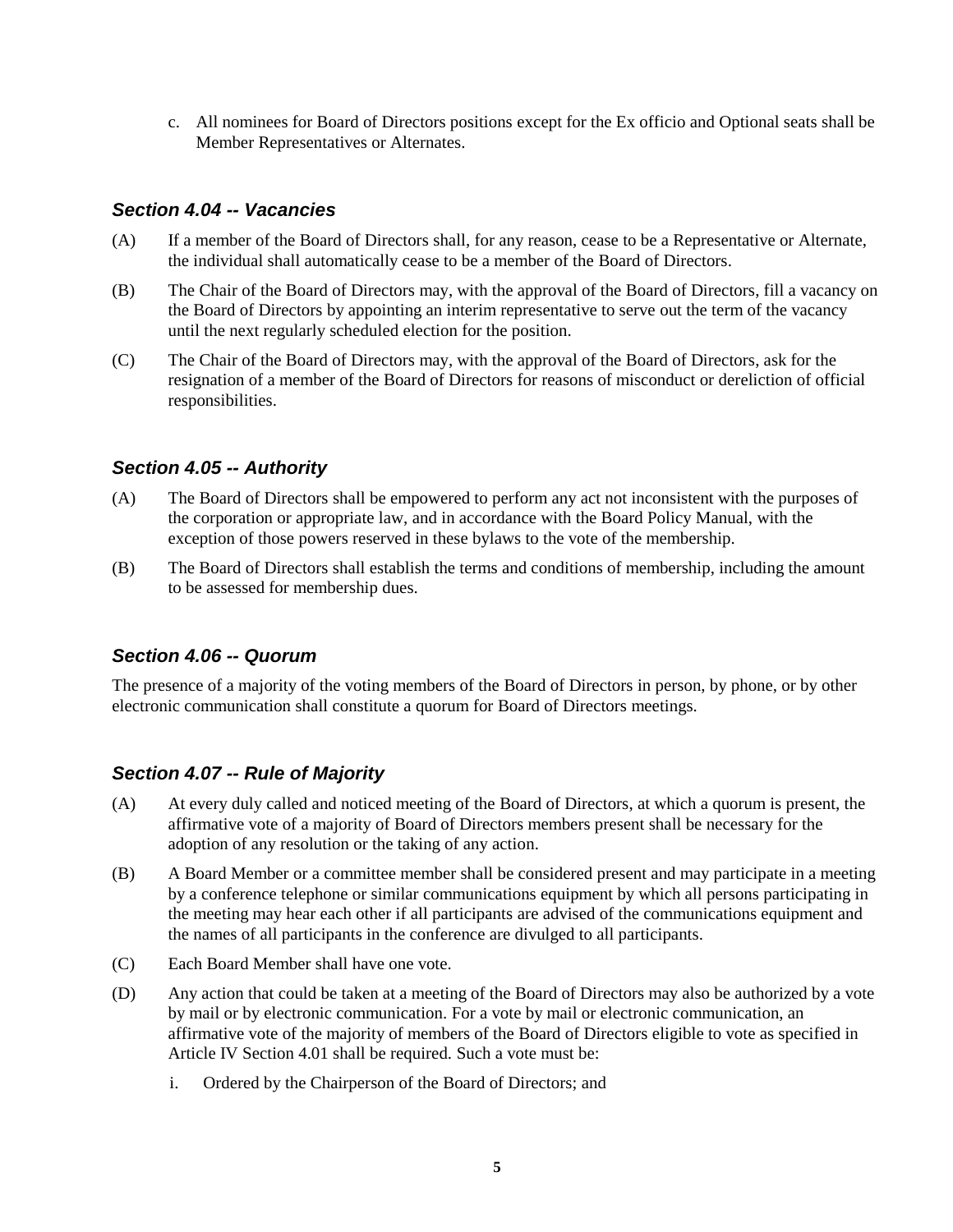ii. Conducted in accordance with procedures established by the Board of Directors.

#### *Section 4.08 -- Procedures*

The Board of Directors shall adopt its own rules as to call and notice of meetings and other operational procedures.

All actions of the Board of Directors shall be recorded in the minutes.

### *Section 4.09 -- Board Meetings*

The Board of Directors shall meet at least four (4) times per year and the meeting times will be posted on the MCLS website.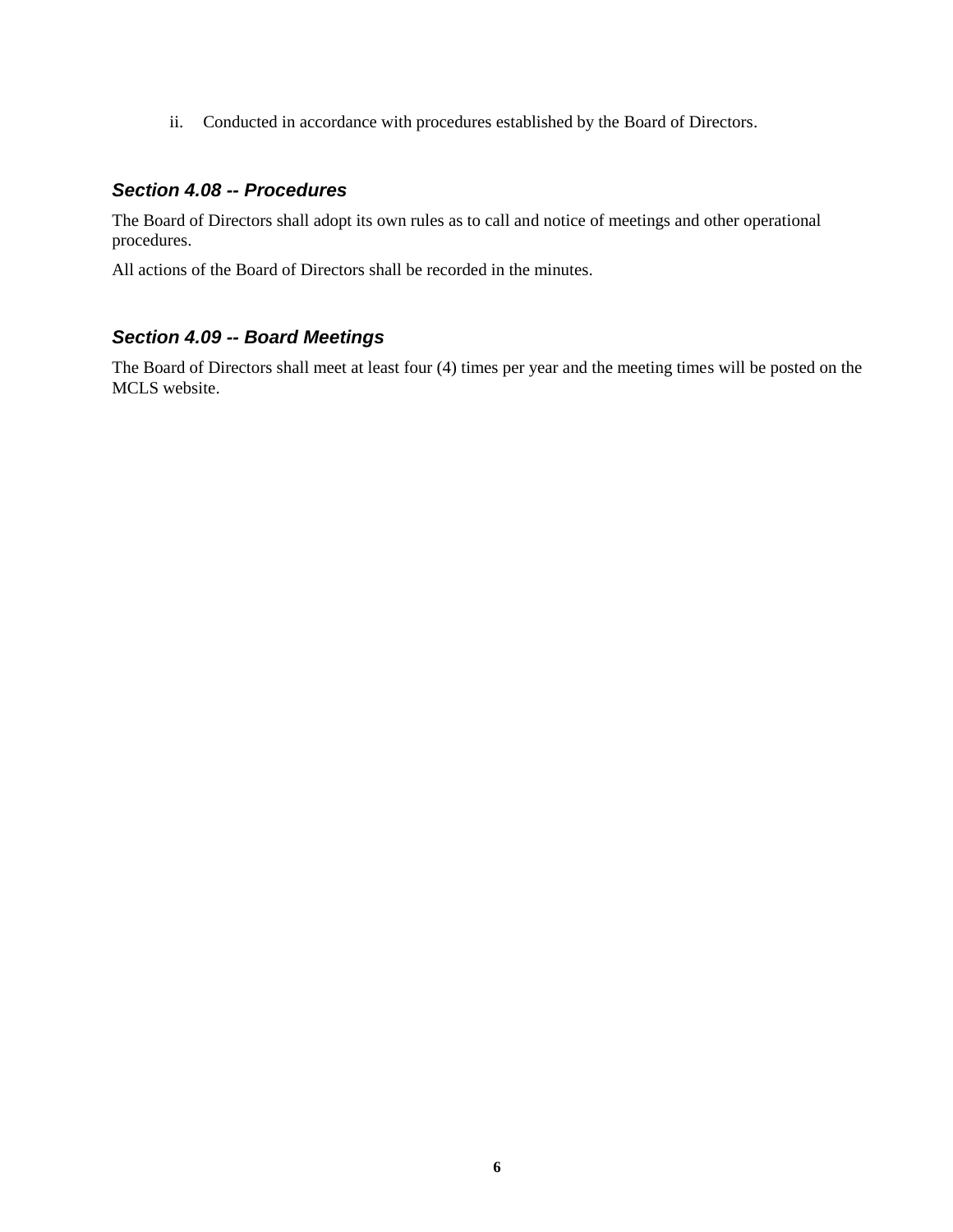### **Article V -- Officers**

#### *Section 5.01 -- Composition*

The officers of the Board of Directors of the Midwest Collaborative for Library Services shall consist of a Chair, a Vice Chair, and a Secretary

#### *Section 5.02 -- Terms of Office*

The officers shall serve one-year terms.

#### *Section 5.03 -- Election of officers*

- (A) Elections shall be held once a year to elect officers of the Board of Directors.
- (B) Board Members shall elect the officers of the Board from among the Board of Directors.
- (C) Elections shall be conducted in accordance with procedures established by the Board of Directors.

#### *Section 5.04 -- Vacancies*

All vacancies in office shall be filled according to the procedures described in Article IV Section 4.04(B).

#### *Section 5.05 -- Chair*

The Chair shall:

- (A) Establish the agenda for, and preside at all meetings of the Board of Directors and annual and special meetings of the membership;
- (B) Report on Board of Directors actions at the annual membership meeting;
- (C) Designate a parliamentarian as needed;
- (D) Have and exercise such additional powers and duties as shall from time to time be conferred upon the office by the Board of Directors or membership;
- (E) Appoint chair and members of committees and task forces as provided in Article VI;
- (F) Fill vacancies on the Board of Directors as provided in Article IV Section 4.04 (B) and Article V. Section 5.04.

#### *Section 5.06 -- Vice Chair*

The Vice Chair shall:

- (A) Assist the Chair in the performance of that office's duties;
- (B) Assume and exercise, in the absence or incapacity of the Chair, all the powers and duties of the office of Chair;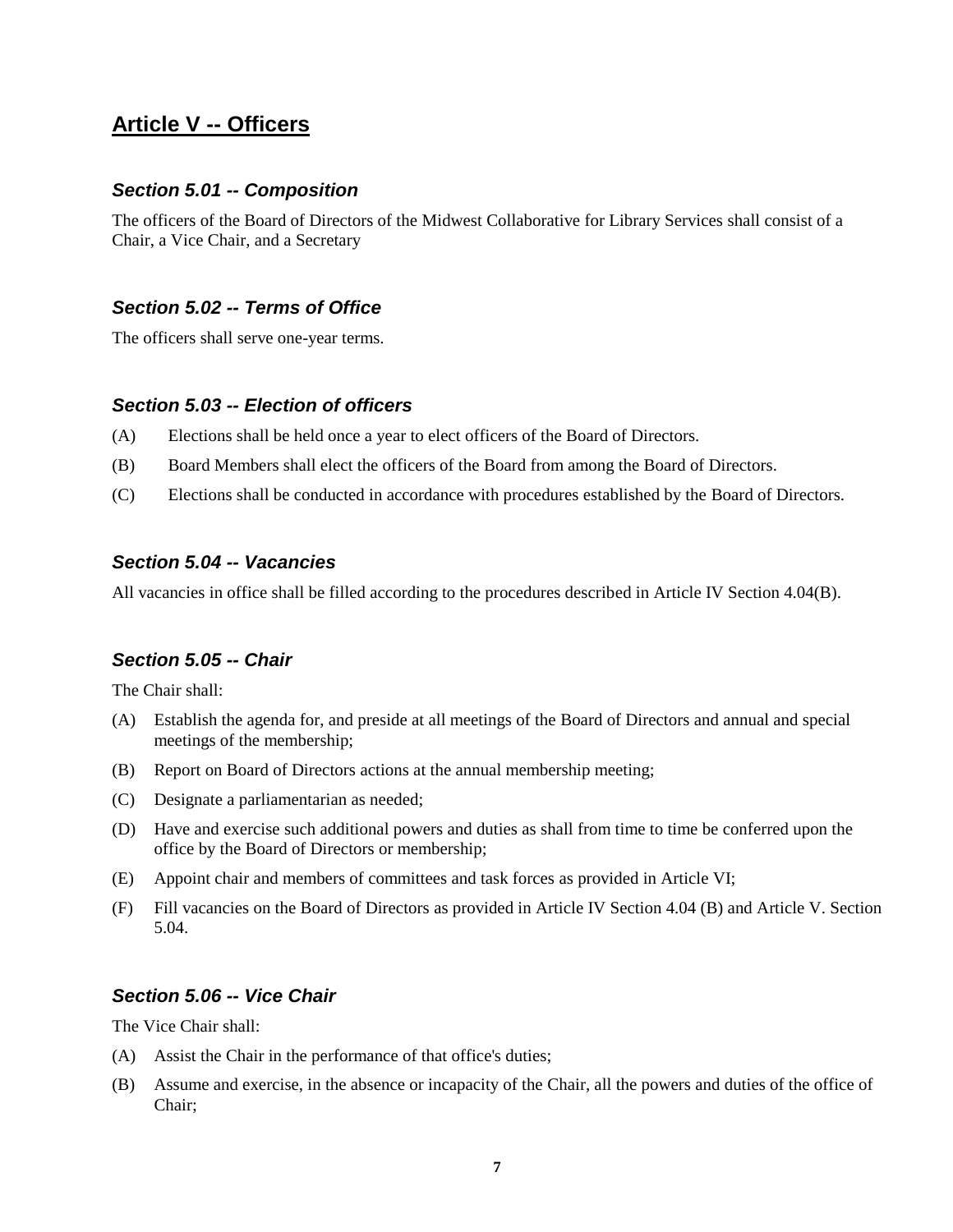- (C) Assume the office of Chair in the event of the Chair's resignation;
- (D) Chair the Nominating and Leadership Development Committee.

#### *Section 5.07 -- Secretary*

The Secretary shall:

- (A) Review and ensure that all official minutes of the Board of Directors meetings and of the annual and/or special membership meetings are recorded accurately, distributed, and made part of the official record.
- (B) Determine the presence or absence of a quorum at each membership and Board of Directors meeting;
- (C) Regularly review and ensure that the Board Policy Manual accurately reflects current Board policy.
- (D) Maintain a permanent record of the Board's proceedings and official documents.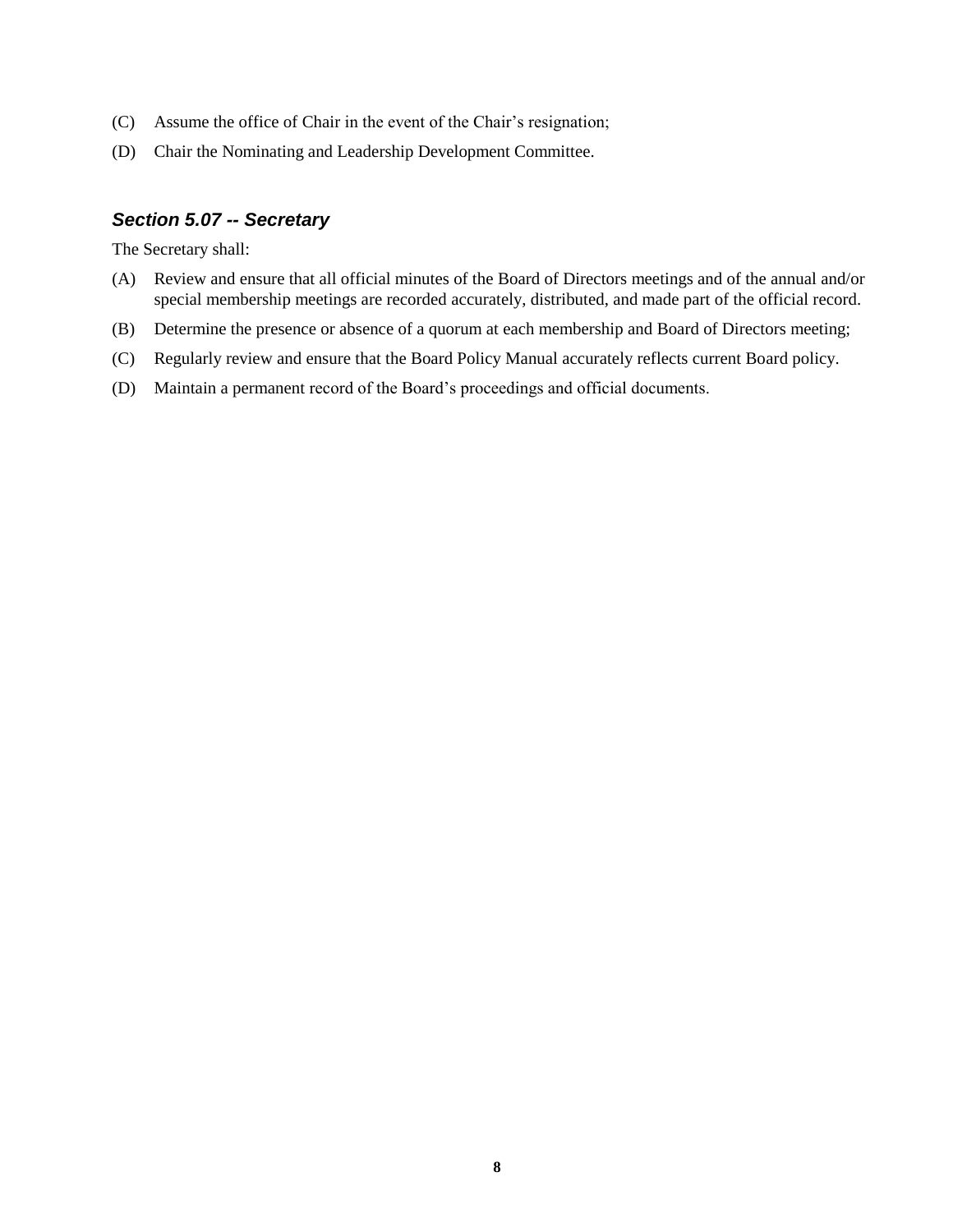# **Article VI – Committees and Task Forces**

#### *Section 6.01 -- Committees*

- (A) Establishment
	- (i) The Board shall establish two standing committees: Nominating and Leadership Development Committee, chaired by the Vice-Chair.
	- (ii) Audit Committee, chaired by an appointee by the Chair of the Board.

The Board may establish other committees as needed.

- (B) Appointments
	- (i) The Chair of the Board shall appoint the chair of each committee to a term of one year, subject to the approval of the Board of Directors.
	- (ii) The Chair of the Board shall appoint members of committees Committee chairs and members may be drawn from Board members, Member Representatives, Alternates, or the staff of member institutions.
- (C) Vacancies

The Chair of the Board shall fill committee vacancies occurring within a term by appointing an interim member to serve the remainder of the unexpired term.

(D) Records

Each committee shall provide to the Board a written copy of information and analysis that is brought to the Board of Directors.

#### *Section 6.02 -- Task Forces*

(A) Establishment

Task Forces shall be established as needed by the Chair of the Board.

(B) Appointments

The Chair of the Board shall appoint chairs and members and fill vacancies that may occur. Task force chairs and members may be drawn from Board members, Member Representatives, Alternates, or the staff of member institutions.

(C) Reports

Each task force shall provide to the Board a written copy of information and analysis that is brought to the Board of Directors.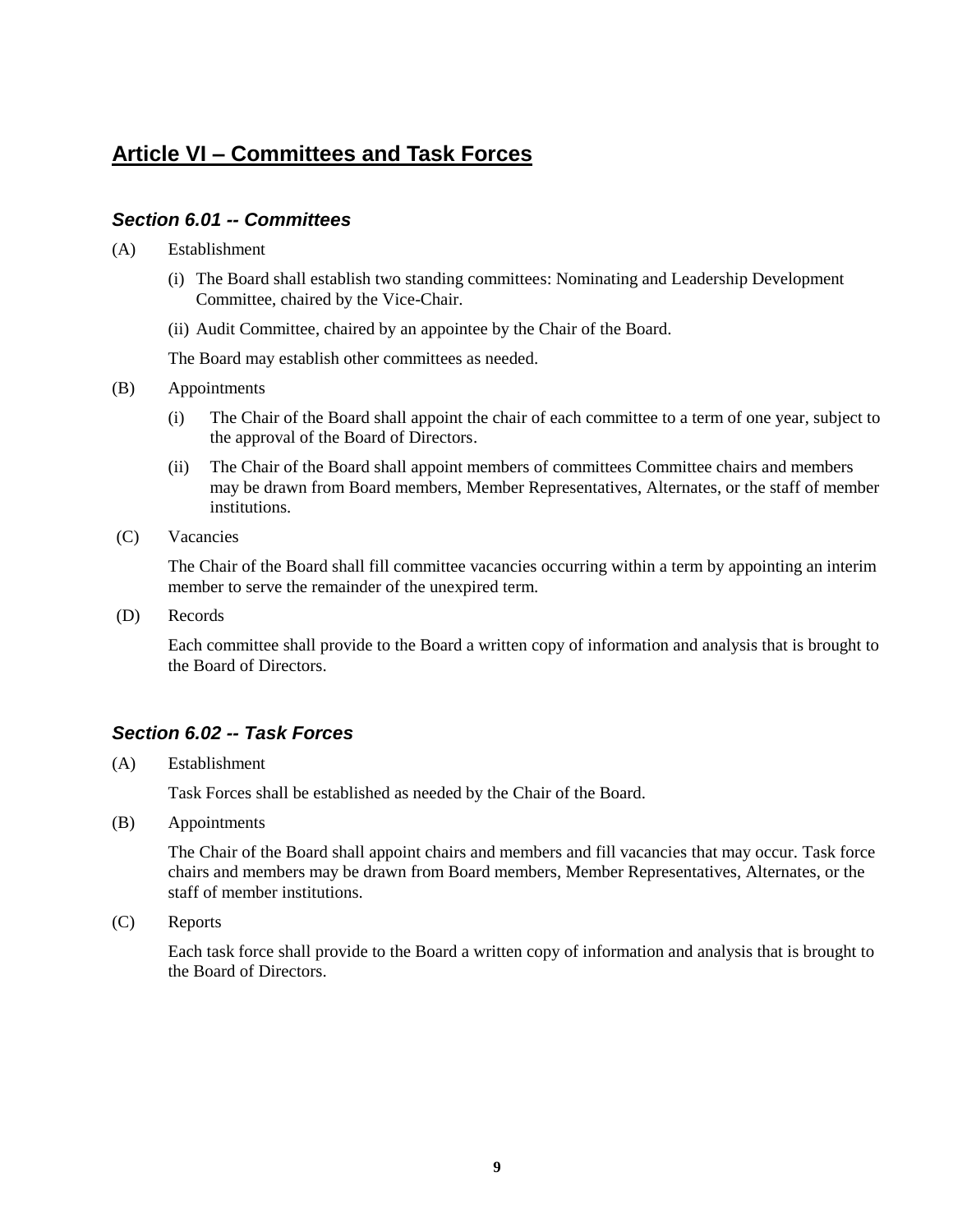### **Article VII -- Meetings**

#### *Section 7.01 -- Annual Meeting*

An annual meeting of the membership shall be held on such a day and at such a time and place as shall be designated by the Board of Directors.

#### *Section 7.02 -- Special Meetings*

Special meetings of the membership may be called at any time by the Chair of the Board, the Board of Directors, or by petition of at least 30% of the membership.

#### *Section 7.03 -- Notice of Meetings*

Member representatives or directors shall be notified at least fourteen (14) days prior to membership meetings by a method to be determined by the Board of Directors.

#### *Section 7.04 -- Consent*

- (A) Any action that could be taken at a meeting of the membership may also be authorized by a vote by mail or by electronic communication. Such a vote by mail or by electronic communication must be:
	- (i) Ordered by the Board of Directors; and
	- (ii) Conducted in accordance with procedures established by the Board of Directors.
- (B) For a vote by mail or by electronic communication, an affirmative vote of the majority of the voting membership is required for the adoption of the proposal.

#### *Section 7.05 -- Quorum*

- (A) At any annual or special meeting of the membership, the presence of 10% of the total membership shall be necessary and sufficient to constitute a quorum for the transaction of business.
- (B) A member shall be considered present and may participate in a meeting by a conference telephone or similar communications equipment by which all persons participating in the meeting may hear each other if all participants are advised of the communications equipment and the names of all participants in the conference are divulged to all participants.

#### *Section 7.06 -- Rule of majority*

- (A) At every duly called and noticed meeting in which a quorum is present, an affirmative vote of the majority of members present and voting, ignoring blanks, is necessary for the adoption of any motion or the taking of any action, except as otherwise provided in the Articles of Incorporation, these bylaws, or law.
- (B) Each Member, through its Representative, shall be entitled to one vote.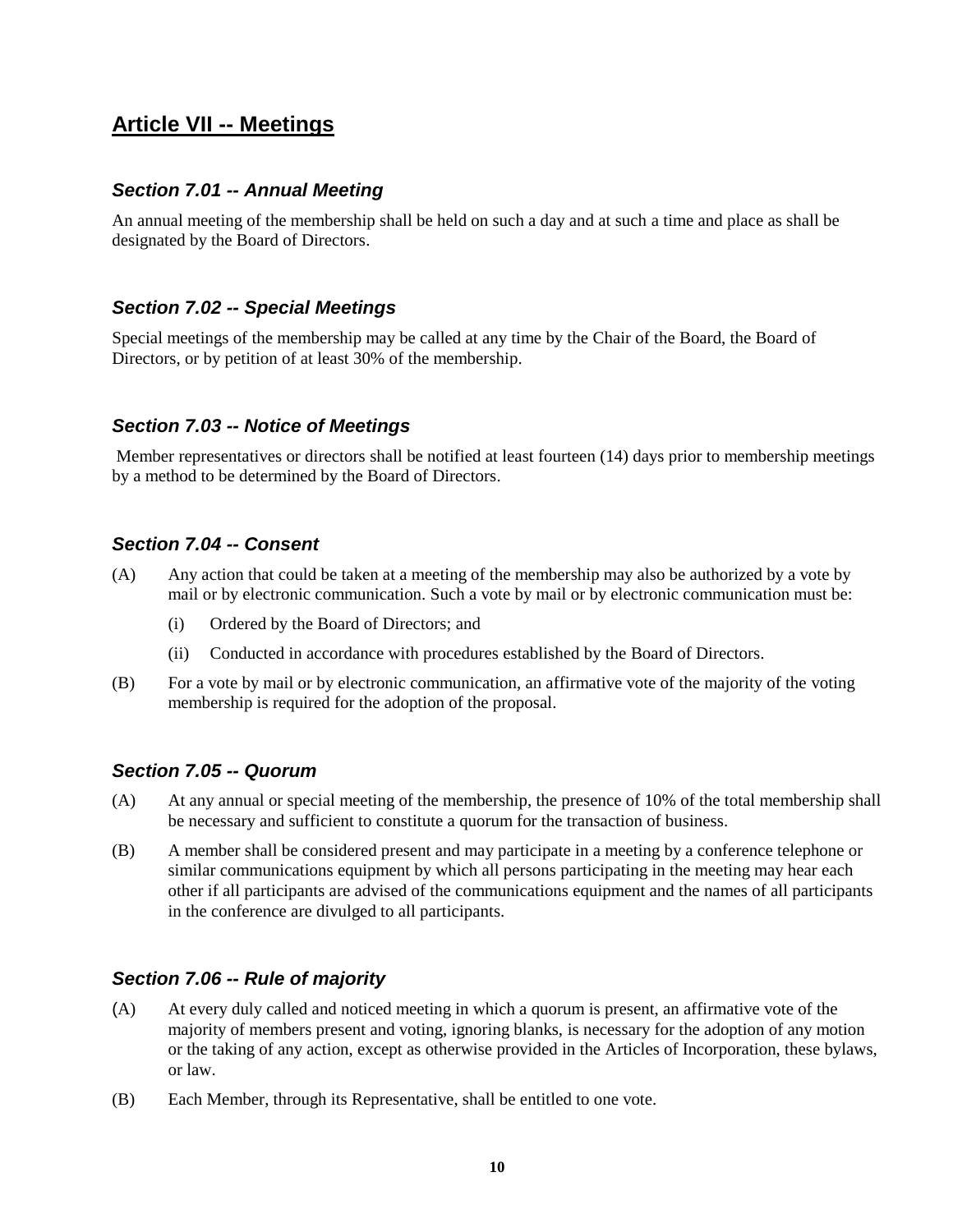### *Section 7.07 -- Parliamentary authority*

- (A) The rules contained in the current *Robert's Rule of Order Newly Revised* shall govern in all cases to which they are applicable and consistent with these Bylaws, MCLS's Articles of Incorporation, or any special rules of order the Board may adopt.
- (B) The Chair of the Board may appoint a parliamentarian for every duly called and noticed meeting of the membership.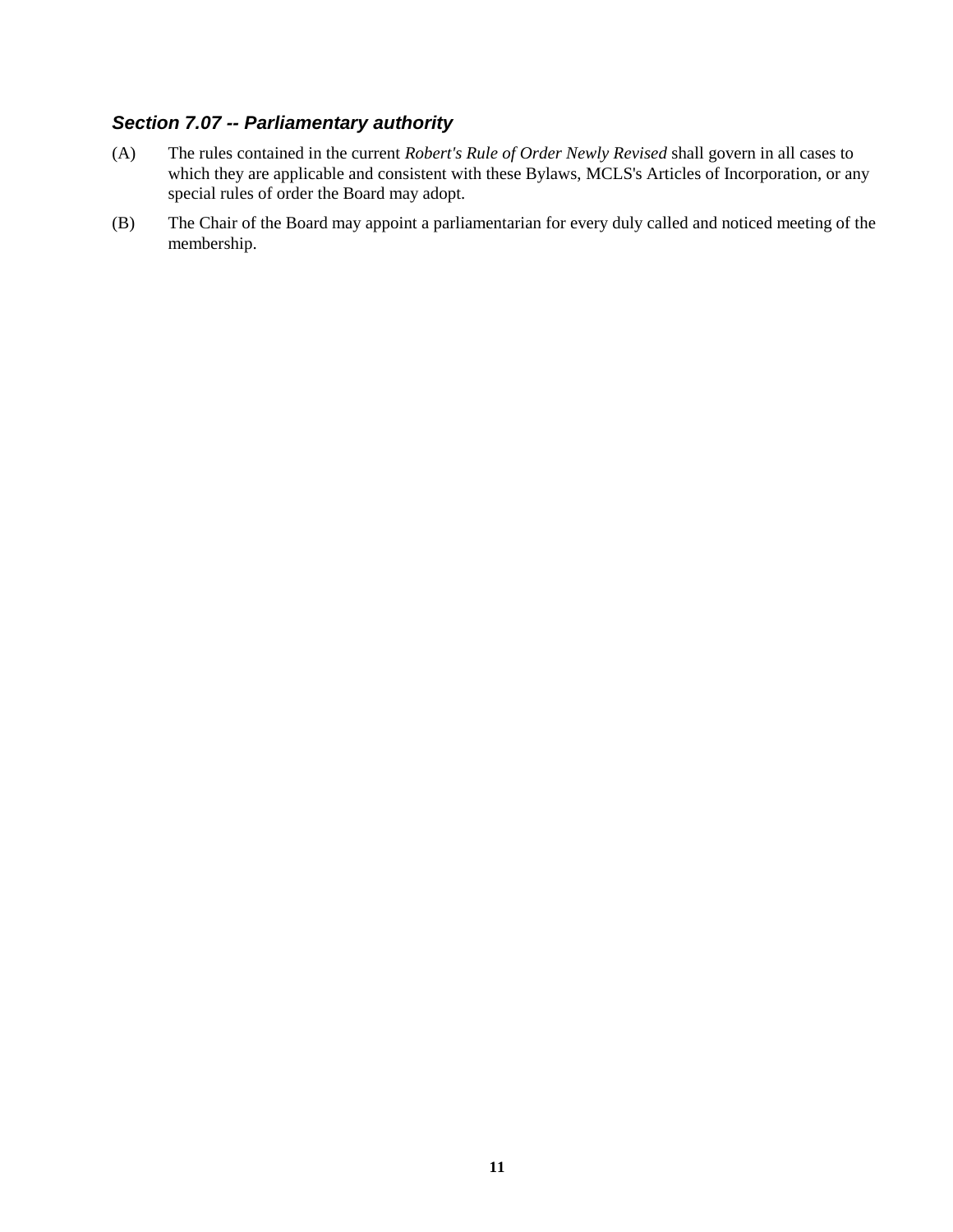# **Article VIII -- Executive Director**

#### *Section 8.01 -- Duties:*

The Board of Directors shall see to it that the Executive Director's duties and responsibilities are established and defined in the Ends Policies and Executive Limitations Policies and that they are recorded in the Board Policy Manual.

#### *Section 8.02 -- Appointment*

- (A) The Executive Director shall be selected, appointed and evaluated by the Board of Directors.
- (B) The Executive Director's appointment may be terminated by the Board of Directors subject to the contract between the Executive Director and the Board.
- (C) An Acting Director may be designated by the Board of Directors until an Executive Director is appointed.

### *Section 8.03 -- Terms of Employment*

The Executive Director's terms of employment shall be established at the time of appointment by the Board of Directors.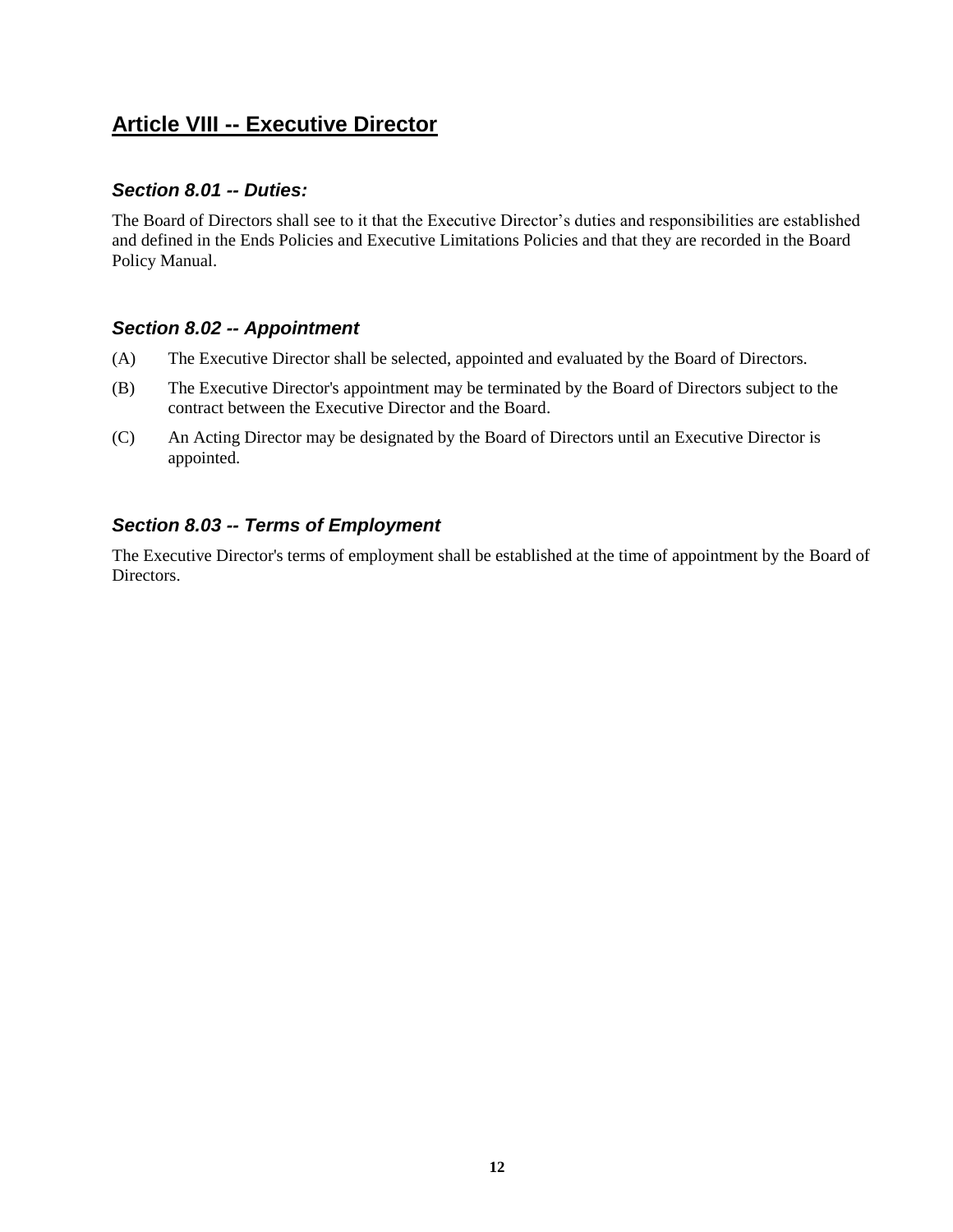# **Article IX -- Contracts and Transactions**

#### *Section 9.01 -- Indebtedness*

The Board of Directors shall see to it that Policies governing indebtedness, loans, and guarantees are established and defined in the Executive Limitations Policies and that they are recorded in the Board Policy Manual.

#### *Section 9.02 -- Real estate*

The purchase or sale of real estate shall require the approval of the membership as provided in Article VII Sections 7.05 and 7.06.

#### *Section 9.03 -- Legal Signatories*

All properly authorized deeds, mortgages, contracts, notes, drafts, acceptances, checks, endorsements, guarantees, and all evidences of indebtedness of MCLS whatsoever shall be executed in accordance with procedures established by the Board of Directors.

#### *Section 9.04 -- Liquidation of assets*

- (A) Only the Members may:
	- (i) Liquidate, dissolve, sell all or substantially all of MCLS's assets;
	- (ii) Merge or consolidate MCLS with another organization.
- (B) In the event of the liquidation or dissolution of the corporation, all assets, real and personal, shall be distributed to such organization(s) as are qualified as tax exempt under Section 501 (c) (3) of the Internal Revenue Code or the corresponding provisions of a future United States Internal Revenue law.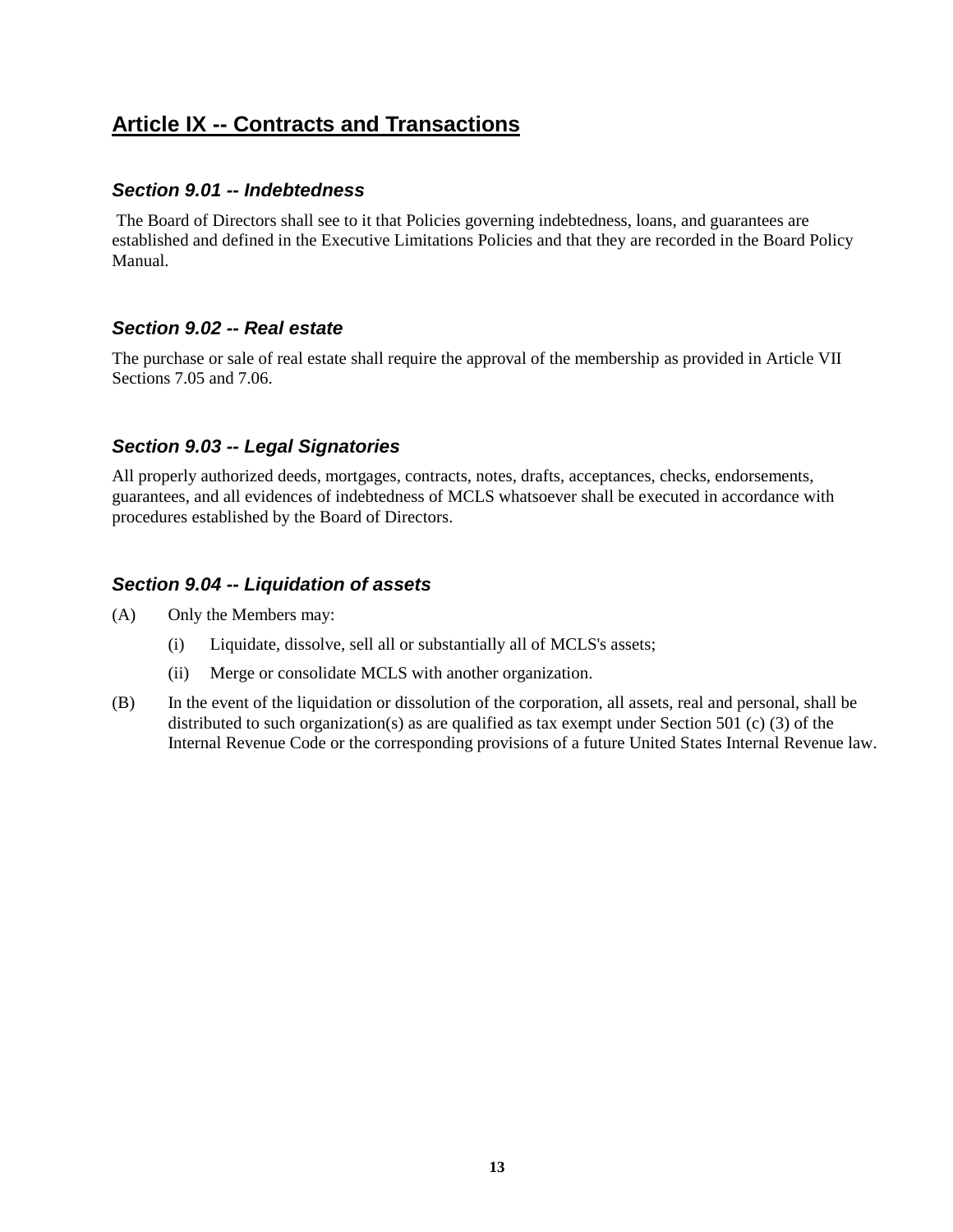# **Article X -- General Provisions**

#### *Section 10.01 -- Registered office*

MCLS shall maintain offices as specified by the Board of Directors.

#### *Section 10.02 -- Financial Statements*

The Board of Directors shall employ a certified public accountant to perform an annual audit of the financial statements of MCLS and shall make available such audited financial statements, together with the accountant's opinions and recommendations, to the membership.

### *Section 10.03 -- Fiscal Year*

The fiscal year of MCLS shall begin on July 1 and end on June 30 of each year.

### *Section 10.04 -- Records*

The Board shall establish a permanent record of its proceedings and official documents.

#### *Section 10.05 -- Indemnification*

MCLS shall maintain Directors' and Officers' insurance.